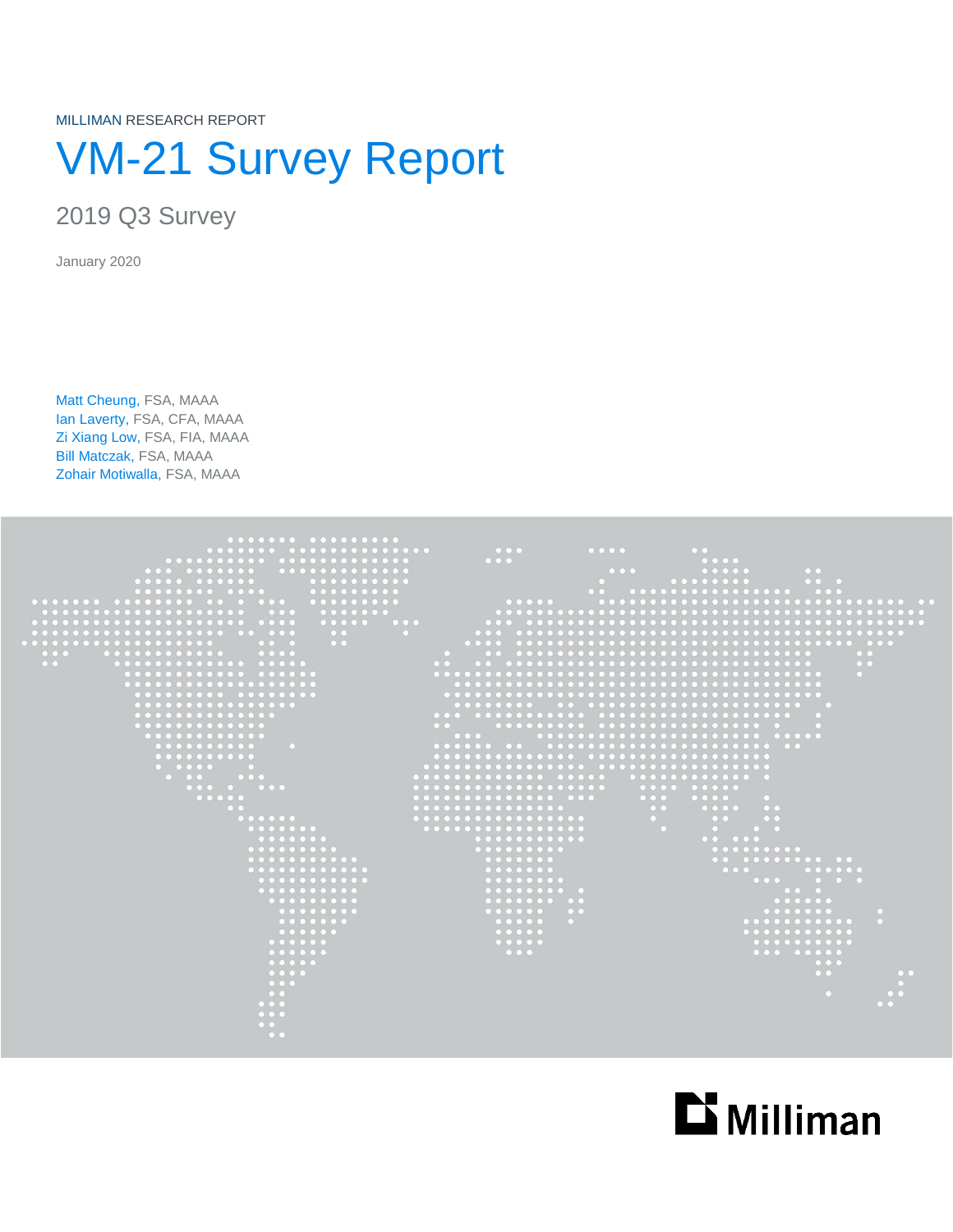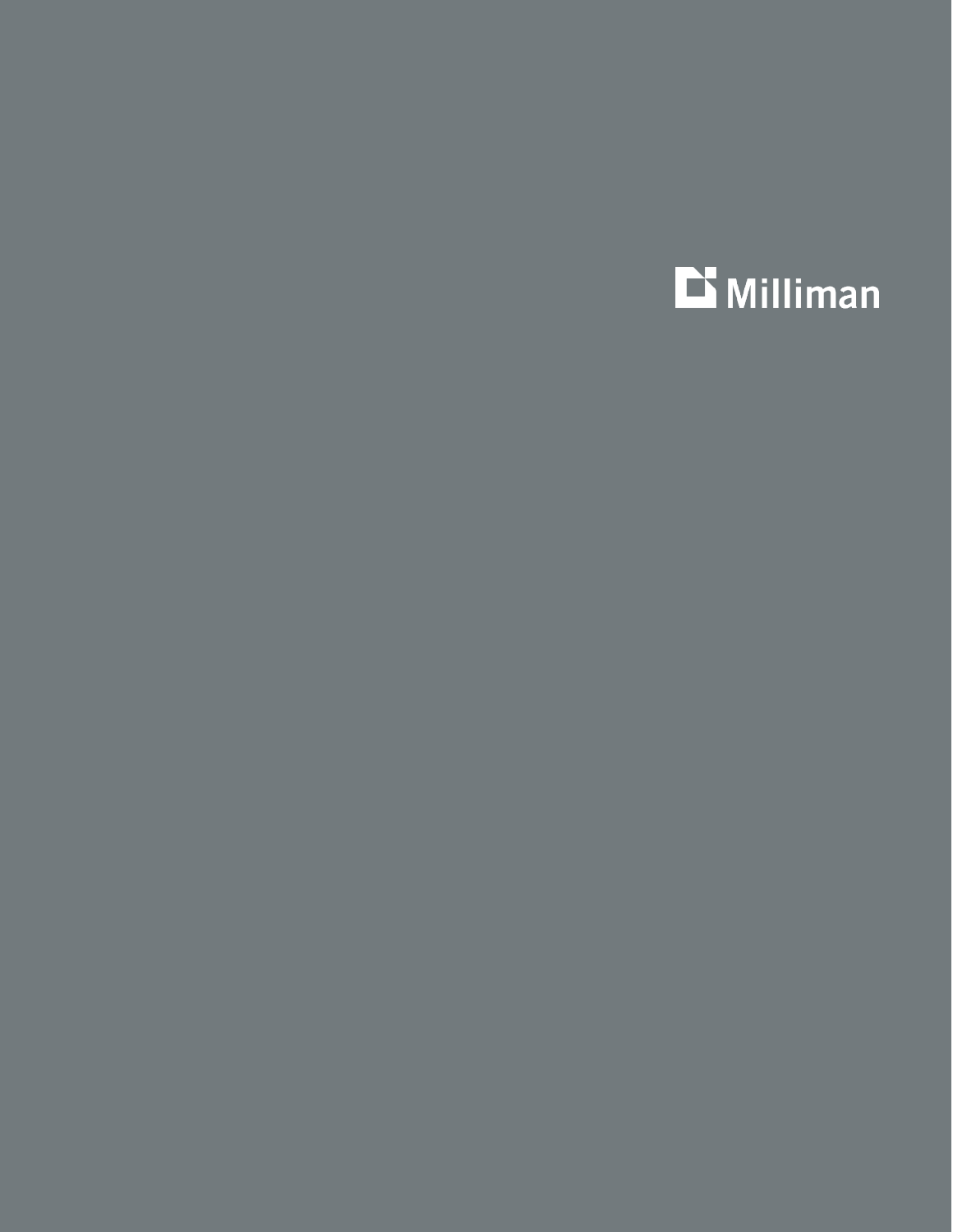### Table of Contents

| QUESTION 11: COMPLIANCE DEMONSTRATION FOR MODELED INVESTMENT STRATEGY 8 |  |
|-------------------------------------------------------------------------|--|
|                                                                         |  |
|                                                                         |  |
|                                                                         |  |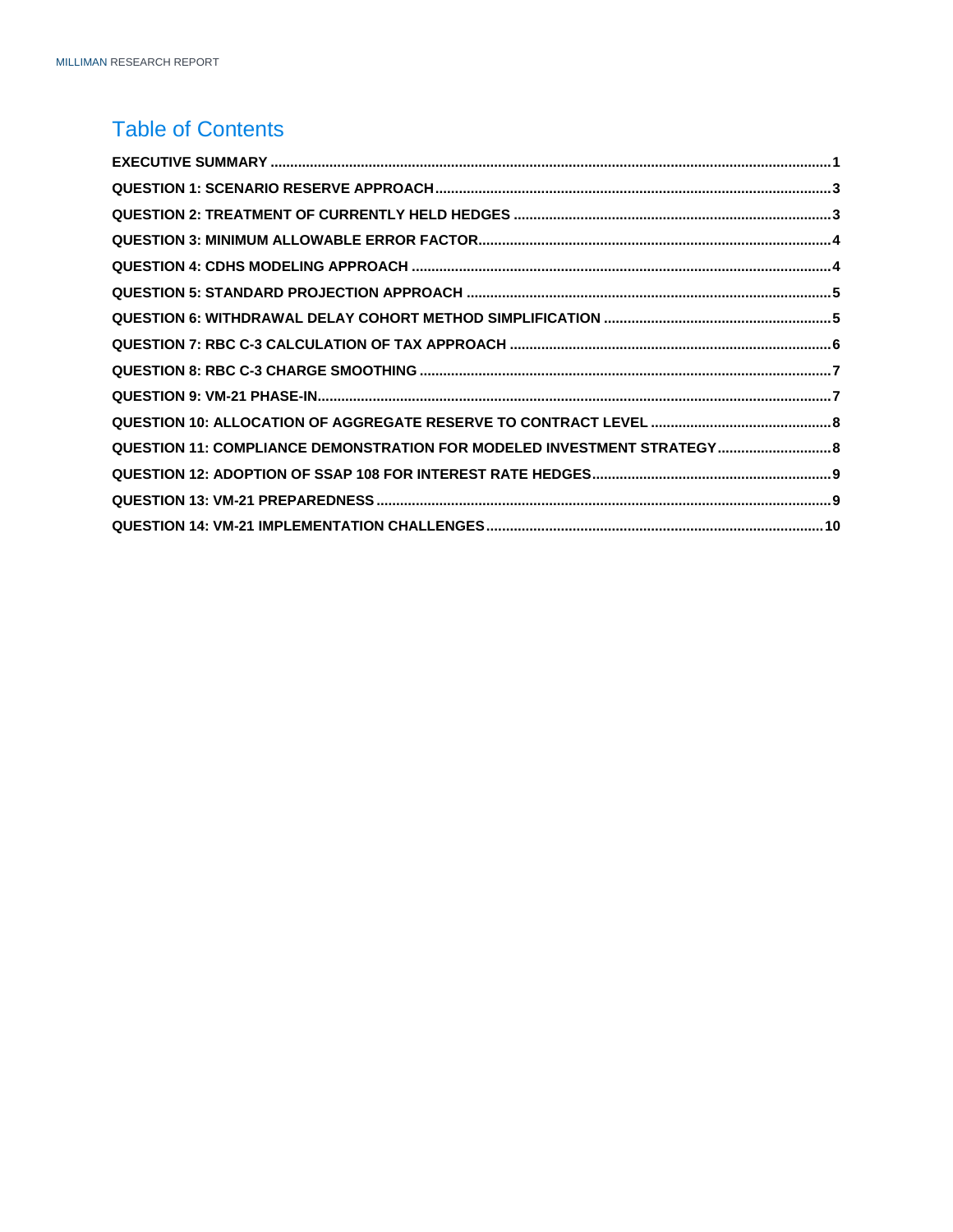### <span id="page-3-0"></span>Executive Summary

In the third quarter of 2019, Milliman conducted a survey to establish market practice in the application of VM-21: Requirements for Principle-Based Reserves for Variable Annuities. Written into the requirements are several decision points for the application of the standard that are at the discretion of the carrier. This survey summarizes responses from 25 variable annuity carriers surrounding these decision points. The carriers surveyed are diverse in terms of total in-force account value and material account value exposure to living and death benefits. In-force account values range from under \$1 billion to over \$100 billion, with material rider exposure as outlined in the table in Figure 1.

#### **FIGURE 1: MAJOR PRODUCT EXPOSURE BY CARRIER**

| Exposure           | <b>GMDB</b> | <b>GMAB</b> | <b>GMIB</b> | Hybrid<br><b>GMIB</b> | <b>GMWB</b> |
|--------------------|-------------|-------------|-------------|-----------------------|-------------|
| Number of carriers | 24          |             | Q           |                       | 23          |

#### As part of the survey, we asked these carriers questions regarding 12 major decision points in the application of VM-21.

- 1. **Scenario Reserve approach:** 56% of participants intend to derive Net Asset Earned Rates from the modeled additional asset portfolio to determine the Greatest Present Value of Accumulated Asset Deficiencies (GPVAD). Another 20% of the participants were undecided.
- 2. **Treatment of currently held hedges:** 52% of participants have currently held hedges and have decided on the approach to how they should be treated. Of those participants, 60% intend to allow currently held hedges to run off in the projection.
- 3. **Error factor level:** 64% of participants intend to model a Clearly Defined Hedging Strategy (CDHS). Of those, 63% have decided on an error factor level of 30% or less. The remaining 37% are undecided.
- 4. **CDHS hedging methodology:** Of the participants that intend to model a CDHS, 56% intend to model hedging cash flows explicitly in the cash flow model. Six percent are undecided.
- 5. **Standard Projection Amount approach:** In calculating the Standard Projection Amount, 68% of participants intend to use the conditional tail expectation (CTE) with prescribed assumptions approach (CTEPA). Another 12% of participants were undecided.
- 6. **Modeling of the Withdrawal Delay Cohort Method (WDCM):** 64% of participants have decided on their simplification approach for the WDCM. Of those participants, 63% intend to use random sampling, while 13% intend to use a method not explicitly outlined in the VM-21 requirements.
- 7. **Risk-Based Capital (RBC) C-3 charge tax effect approach:** 84% of participants intend to use a macro-level tax adjustment, while another 13% of participants are undecided.
- 8. **Smoothing of RBC C-3 charge:** 68% of participants have decided on whether or not they intend to use smoothing for the RBC C-3 charge. Of those participants, 65% do not intend to use smoothing.
- 9. **Use of phase-in:** 72% of participants do not intend to utilize a phase-in period and will opt for immediate application of VM-21. Sixteen percent of participants are undecided.
- 10. **Allocation of aggregate reserve to contract level:** 80% of participants report that they are undecided on their riskadjustment measure for allocating the aggregate excess reserve to the contract level. Of the 20% that have decided on an approach, none of them are identical.
- 11. **Reinvestment floor:** 76% of participants have decided on an approach to demonstrate compliance with the reserve floor driven by the reinvestment strategy. Of those, 53% report that they intend to use the floor investment strategy as the baseline investment strategy for the reserve calculation.
- 12. **SSAP 108 election:** 68% of participants have decided on whether or not they intend to adopt the Statement of Standard Accounting Practice (SSAP) 108 treatment for interest rate hedges. Of those participants, 65% do intend to adopt SSAP 108.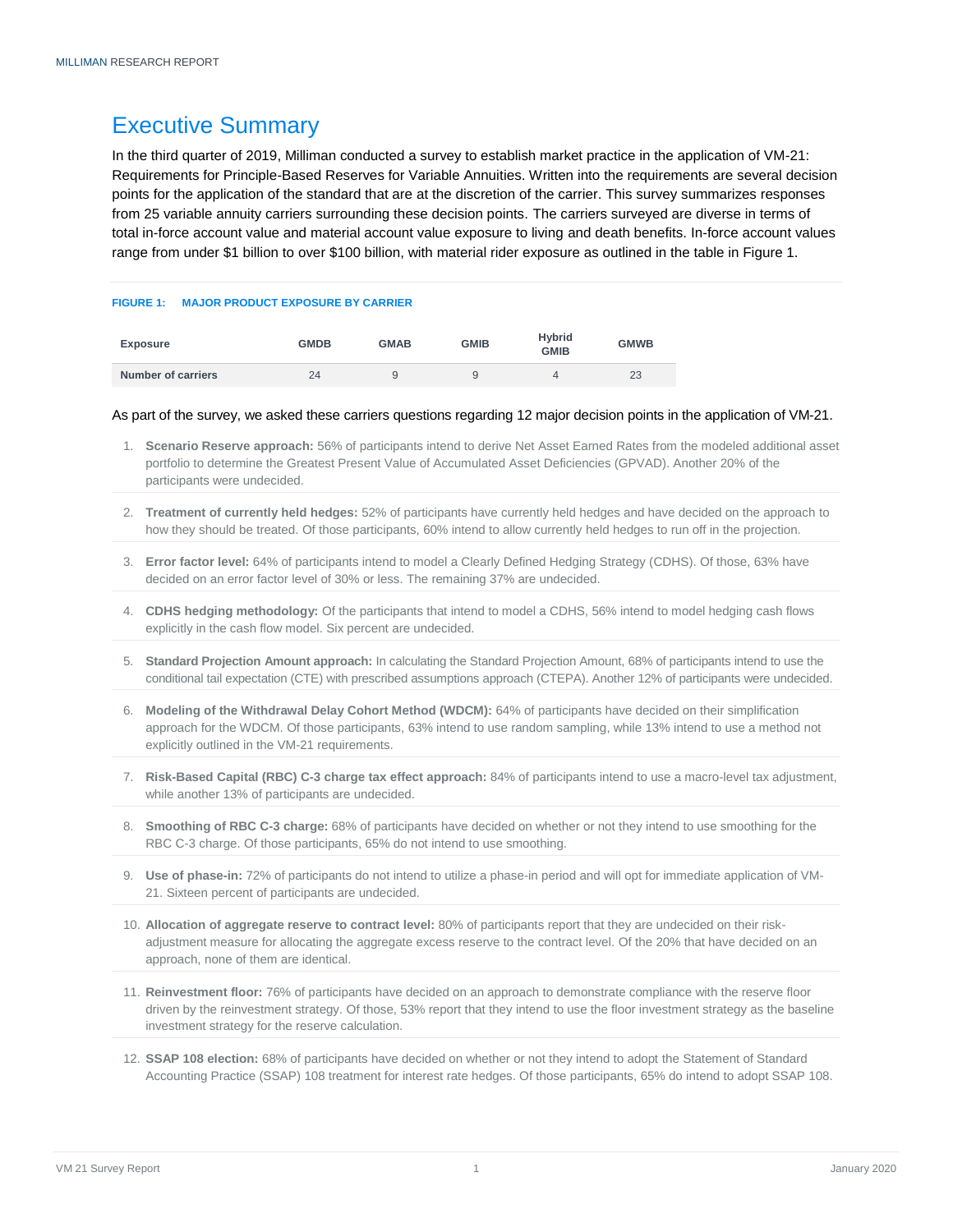In addition to the above questions regarding decisions on the application of VM-21, we asked survey participants how prepared they are for the implementation of VM-21 on a scale of 1 to 10, and what they see as the biggest implementation challenges.

Over half of the participants rated themselves from 5 to 7. The remaining participants were split roughly in half below 5 and above 7, with slightly more under 5. The overall average level of preparedness was 5.9.

While responses were diverse about what challenges the participants are facing in the implementation of VM-21, a few stood out as being cited by several carriers. The most prevalent response was concern surrounding the implementation of the WDCM, with a secondary concern surrounding the WDCM being the required run time. The second most commonly cited concern regarded the application and additional requirements in New York. The third most commonly cited was general concern surrounding resources.

Please note that Milliman does not endorse any specific answer to any of the survey questions nor any specific approach outlined in VM-21. It is possible that different approaches may make sense for different companies based on any number of reasons, including (but not limited to) the book of business in question, operational constraints, and implementation considerations, all of which often vary across company. In particular, any reliance on this survey in making methodology decisions is solely at the companies' own risk. Lastly, we note it is possible the companies that have participated in this survey have changed their approaches since responding, given that many companies are still fully analyzing the implications of the new statutory framework.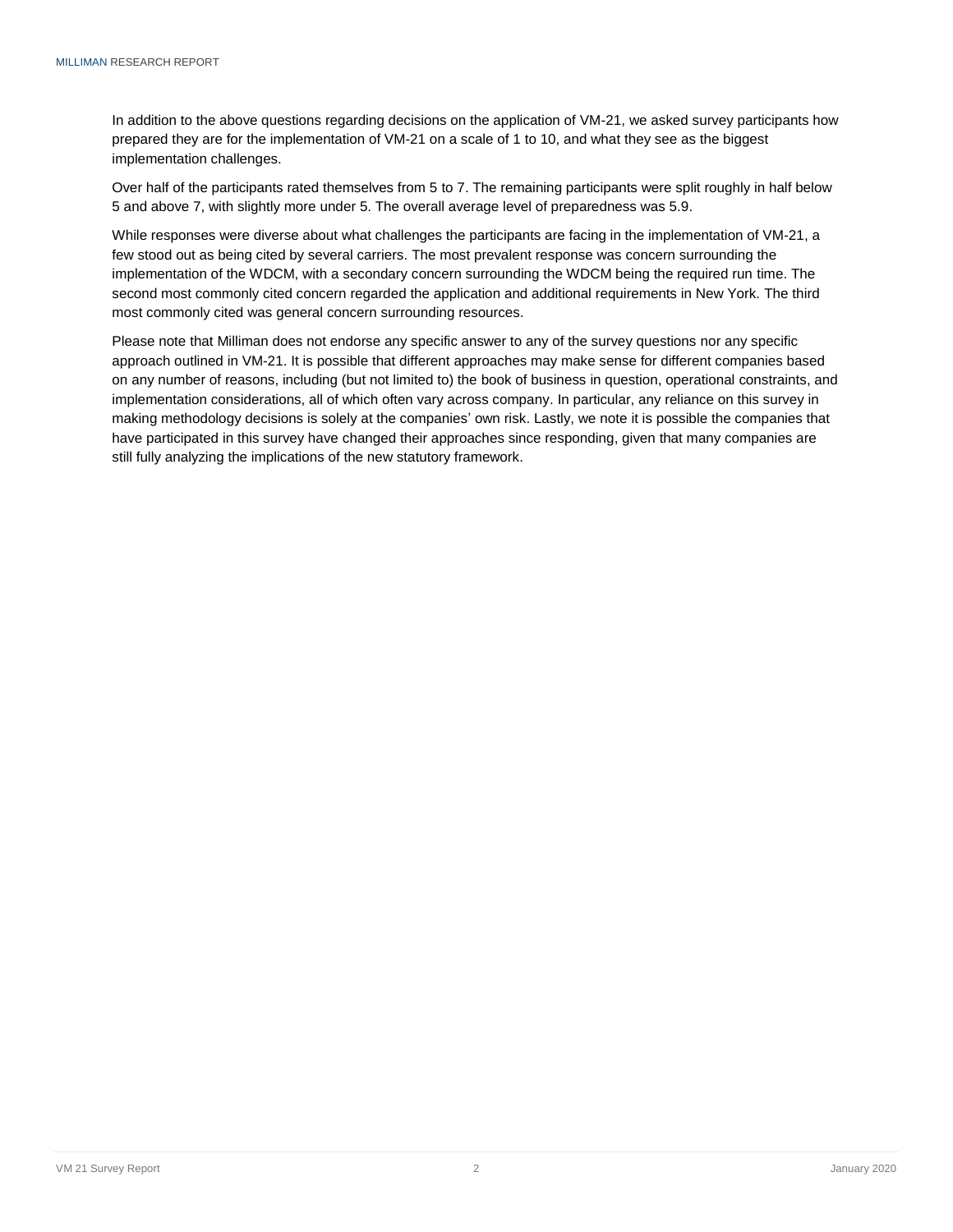### <span id="page-5-2"></span>Survey results

## <span id="page-5-0"></span>Question 1: Scenario Reserve approach

In the determination of the Stochastic Scenario Reserve, the company has two alternatives in calculating the Scenario Reserve:

- 1. Derivation of Net Asset Earned Rate (NAER) approach: Derive an implied NAER on an additional portfolio of assets (outside of the Starting Assets) projected according to the company's investment policy. The additional asset amount is the amount of assets necessary, in addition to the starting asset amount, to equal or exceed the accumulated asset deficiencies at the end of each projection period. The projected accumulated asset deficiencies are discounted at the implied NAER to obtain the Greatest Present Value of Accumulated Asset Deficiency (GPVAD). This amount plus the Starting Asset portfolio is the Scenario Reserve.
- 2. Direct iteration approach: Iteratively solve for the amount of Starting Assets such that there are no accumulated asset deficiencies at the end of any projection year in the scenario. This amount is the Scenario Reserve. By construction, the amount of Starting Assets is likely to vary across scenarios.

| <b>APPROACH</b>           | <b>COUNT</b> | $\frac{0}{0}$ |
|---------------------------|--------------|---------------|
| <b>DERIVATION OF NAER</b> | 14           | 56%           |
| <b>DIRECT ITERATION</b>   | 6            | 24%           |
| <b>UNDECIDED</b>          | 5            | 20%           |
| <b>TOTAL RESPONSES</b>    | 25           | 100%          |

#### **FIGURE 2: SCENARIO RESERVE APPROACH**

Five participants reported that they were undecided at the time of this survey. Of the 20 remaining participants, 14 reported that they intend to derive NAERs from the projected portfolio of additional assets and calculate the GPVAD. Six reported that they intend to use the direct iteration approach.

### <span id="page-5-1"></span>Question 2: Treatment of currently held hedges

The company has two alternatives regarding hedge assets held on the valuation date:

- 1. Liquidate hedges at time zero.
- 2. Run off hedge assets as static hedges.

#### **FIGURE 3: TREATMENT OF CURRENTLY HELD HEDGES**

| <b>APPROACH</b>                              | <b>COUNT</b> | $\%$ |
|----------------------------------------------|--------------|------|
| <b>RUN OFF CURRENTLY HELD HEDGES</b>         | 8            | 32%  |
| LIQUIDATE CURRENTLY HELD HEDGES AT TIME ZERO | 5            | 20%  |
| <b>UNDECIDED</b>                             | 6            | 24%  |
| <b>NO HEDGES</b>                             | 6            | 24%  |
| <b>TOTAL RESPONSES</b>                       | 25           | 100% |

Six participants reported that they were undecided at the time of this survey. Of the remaining 19 participants, eight reported that they intended to run off currently held hedges. Five reported that they intend to assume liquidation of currently held hedges at time zero. Six reported that they have no currently held hedge assets.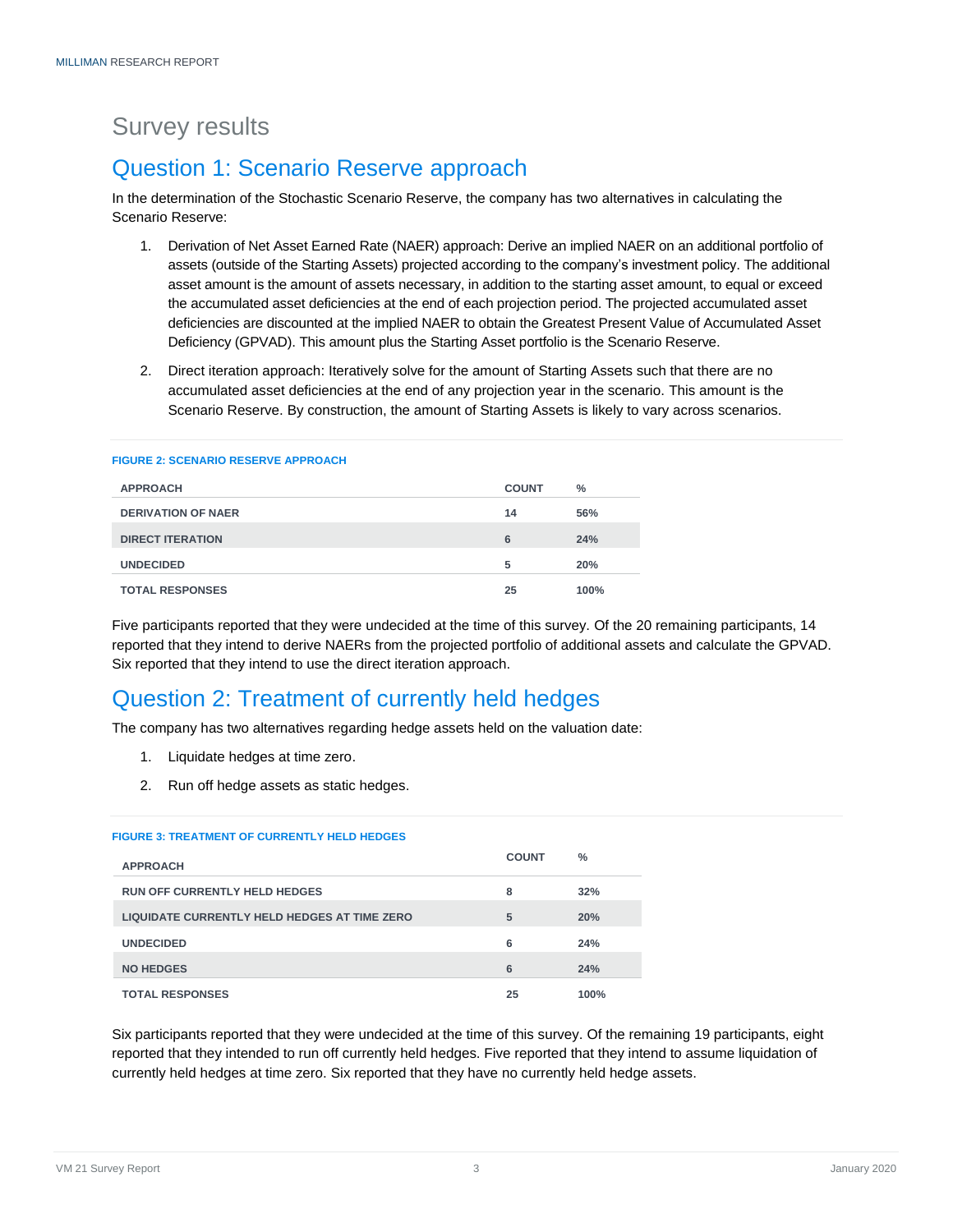### <span id="page-6-1"></span>Question 3: Minimum allowable error factor

For companies that model a Clearly Defined Hedging Strategy (CDHS), the company must specify an error factor (E) in the range of 5% to 100% to reflect the ineffectiveness of the hedge program. The error factor must reflect the level of sophistication of the cash flow model, its ability to capture the risks being covered by the hedge strategy (i.e., "Greeks"), and the associated costs, risks, and benefits of the program. The company must conduct a formal backtest to assess how well the model is able to replicate the hedging strategy in a way that supports the error factor chosen. We asked survey participants the range of E they intend to use.

#### **FIGURE 4: MINIMUM ALLOWABLE ERROR FACTOR**

| <b>ERROR FACTOR RANGE</b> | <b>COUNT</b> | $\%$  |
|---------------------------|--------------|-------|
| $5\% \leq E \leq 10\%$    | 5            | 20%   |
| $10\% \leq E \leq 30\%$   | 5            | 20%   |
| $30\% \leq E < 50\%$      | 0            | $0\%$ |
| $E \ge 50\%$              | $\bf{0}$     | 0%    |
| <b>UNDECIDED</b>          | 6            | 24%   |
| <b>NO CDHS</b>            | 9            | 36%   |
| <b>TOTAL RESPONSES</b>    | 25           | 100%  |

Nine participants do not model a CDHS. Six participants reported they are undecided at the time of this survey on the value of E they intend to use. Of the remaining 10 participants, five reported that they intend to use an error factor between 5% and 10%. Five participants reported that they intend to use an error factor between 10% and 30%. No participants reported that they intend to use an error factor greater than 30%.

### <span id="page-6-0"></span>Question 4: CDHS modeling approach

For companies that intend to model a CDHS, there are two modeling alternatives:

- 1. Implicit Method (aka "Cost of Reinsurance" method): The effectiveness of the hedging strategy on future cash flows is evaluated, in part or in whole, outside of the stochastic cash flow model (e.g., calculating cost and benefit of hedging using the fair value of the hedged item, commonly the present value of rider claims less rider fees). The impact on the Company CTE 70 (Best Efforts) should be commensurate with the degree of effectiveness of the strategy at reducing accumulated asset deficiencies.
- 2. Explicit Method: The projected hedge cash flows generated by the hedging program are modeled directly as part of the stochastic cash flow model.

| <b>APPROACH</b>        | <b>COUNT</b> | $\%$ |
|------------------------|--------------|------|
| <b>IMPLICIT METHOD</b> | 6            | 24%  |
| <b>EXPLICIT METHOD</b> | 9            | 36%  |
| <b>UNDECIDED</b>       | 1            | 4%   |
| <b>NO CDHS</b>         | 9            | 36%  |
| <b>TOTAL RESPONSES</b> | 25           | 100% |

#### **FIGURE 5: CDHS MODELING APPROACH**

Nine participants do not model a CDHS. One participant reported it was undecided at the time of this survey. Of the remaining 15 participants, six reported that they intended to use the Implicit Method. Nine reported that they intend to use the Explicit Method.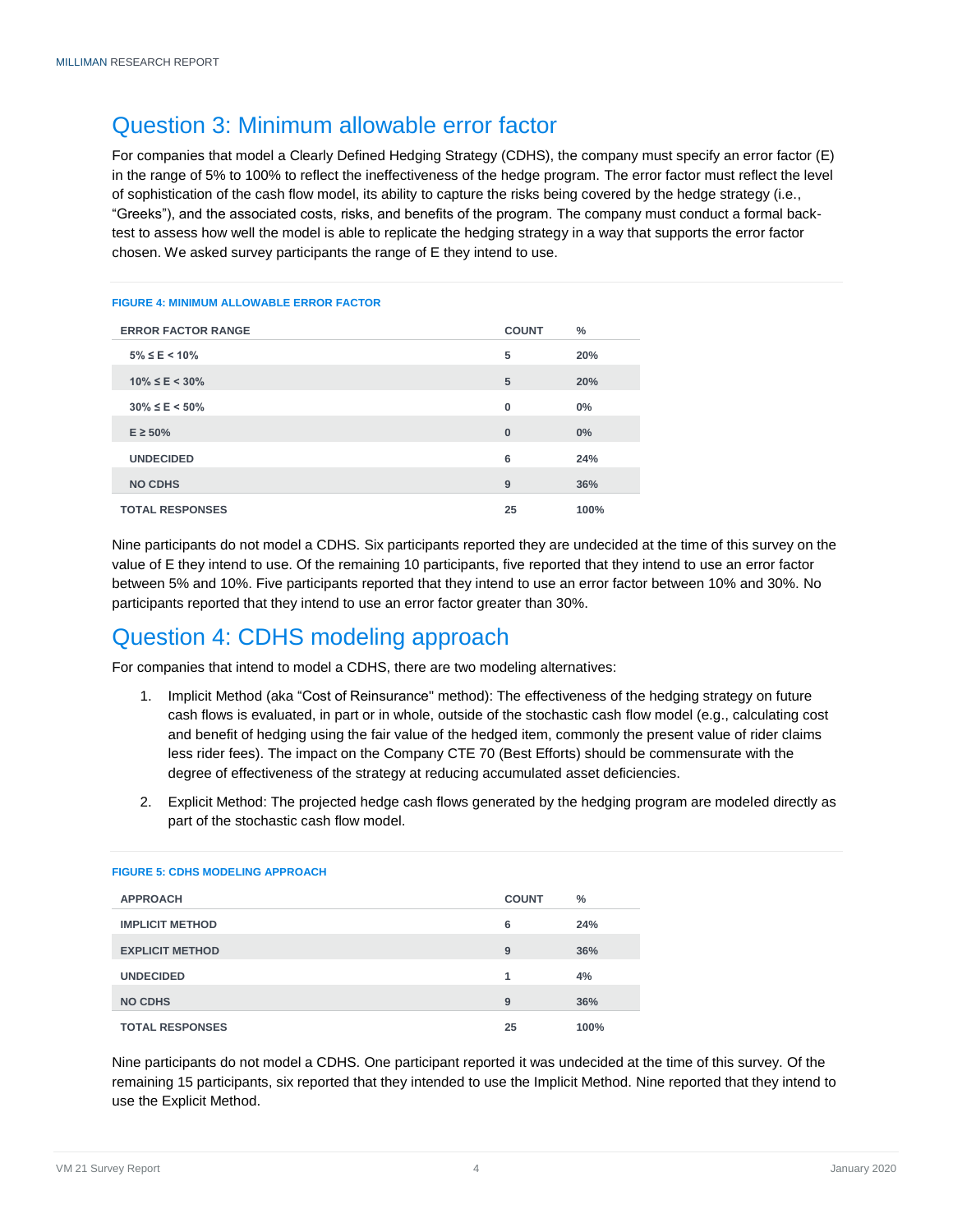### Question 5: Standard Projection approach

For the Standard Projection calculation, companies can elect one of two alternatives:

- 1. Company Specific Market Path (CSMP) approach: This approach involves choosing scenarios from a set of at least 40 prescribed scenarios based on the Company CTE70 (Adjusted) according to a defined methodology. The Scenario Reserve for these paths is calculated both using the same assumptions used in the calculation of the CTE70 (Adjusted) as well as a set of prescribed assumptions. These Scenario Reserves along with the CTE70 (Adjusted) are used to formulaically determine the Prescribed Projection Amount:
- 2. CTE with Prescribed Assumptions (CTEPA) approach This approach involves calculating the Company CTE70 (Adjusted) using the same method as the Company CTE (Adjusted) but using prescribed assumptions in place of prudent estimate assumptions. As with the Company CTE (Best Efforts) and Company CTE (Adjusted) calculations, this approach also requires that the Scenario Reserve be equal to or in excess of the cash surrender value in aggregate on the valuation date.

| <b>APPROACH</b>        | <b>COUNT</b> | $\%$ |
|------------------------|--------------|------|
| <b>CSMP</b>            | 5            | 20%  |
| <b>CTEPA</b>           | 17           | 68%  |
| <b>UNDECIDED</b>       | 3            | 12%  |
| <b>TOTAL RESPONSES</b> | 25           | 100% |

#### **FIGURE 6: PRESCRIBED PROJECTION AMOUNT APPROACH**

Three participants reported that they were undecided at the time of this survey. Of the 22 remaining participants, 17 reported that they intend to use the CTEPA approach. Five reported that they intend to use CSMP approach.

### <span id="page-7-0"></span>Question 6: Withdrawal Delay Cohort Method simplification

To model the timing of initial withdrawal for certain Guaranteed Minimum Withdrawal Benefit (GMWB) and hybrid Guaranteed Minimum Income Benefit (GMIB) plans, it is required that each contract is split into several copies, with each copy assuming a different initial withdrawal period. The weight assigned to each copy is determined by a prescribed methodology ultimately based on the present value of future benefits associated with each potential withdrawal period, adjusted by an amount, depending on the product, to reflect a "never withdraw" cohort. To increase computational efficiency, two simplifications are specifically outlined in the requirements to reduce the number of modeled copies (though the carrier can choose another appropriate approach so long as results closely align to the full-blown prescribed approach):

- 1. Discard certain withdrawal ages: This simplification allows for the removal of certain withdrawal ages from the modeled set. These ages must be removed in such a manner that the remaining ages can be considered representative of the distribution.
- 2. Random sampling: This method involves using random sampling to assign only a small number of cohorts to each contract. This must also be done in a way that the cohorts modeled can be considered representative in aggregate.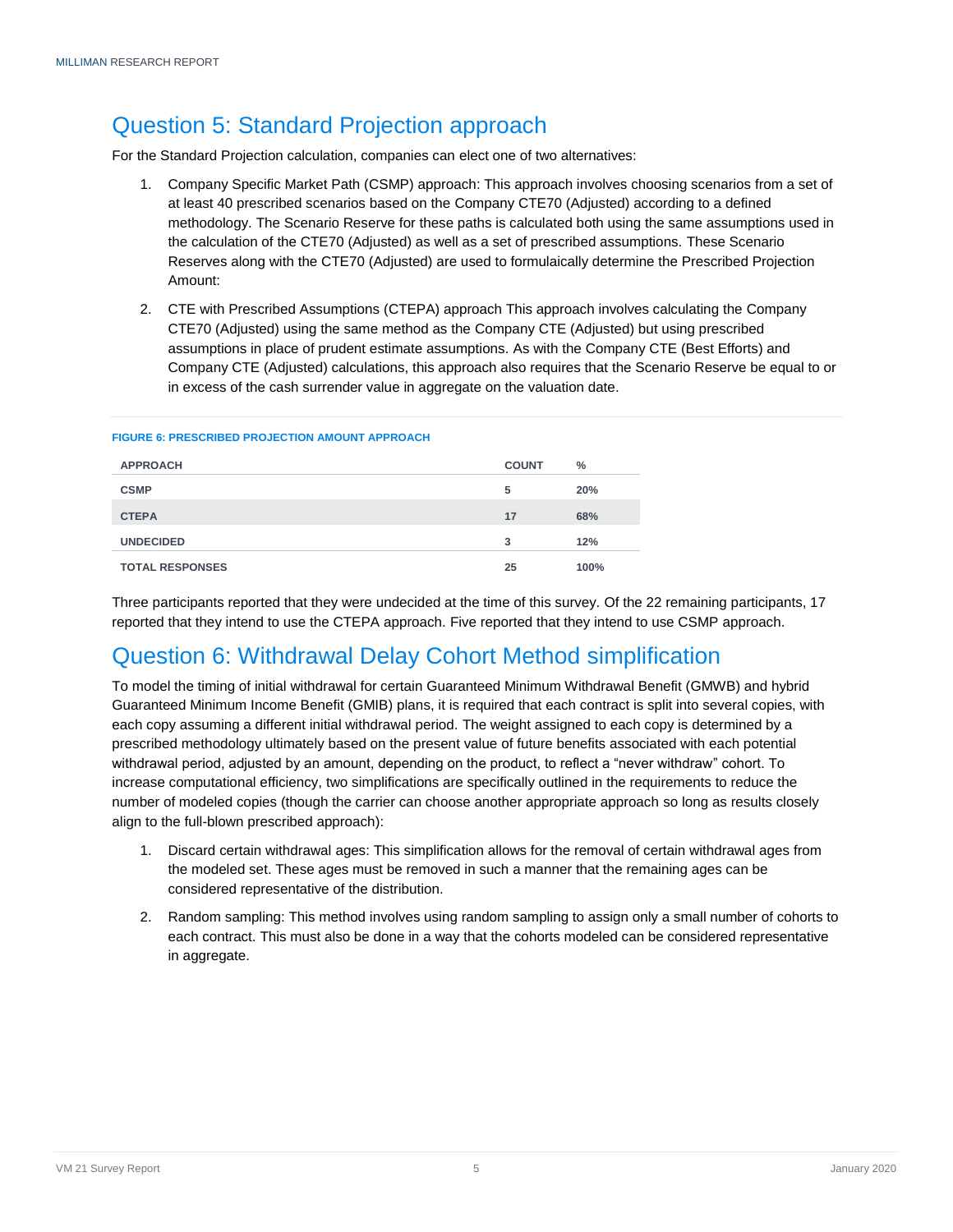#### **FIGURE 7: WITHDRAWAL DELAY COHORT METHOD SIMPLIFICATION**

| <b>SIMPLIFICATION</b>                  | <b>COUNT</b> | $\frac{0}{2}$ |
|----------------------------------------|--------------|---------------|
| <b>DISCARD CERTAIN WITHDRAWAL AGES</b> | 5            | 20%           |
| <b>RANDOM SAMPLING METHOD</b>          | 9            | 36%           |
| <b>UNDECIDED</b>                       | 9            | 36%           |
| <b>NO SIMPLIFICATION</b>               | $\bf{0}$     | $0\%$         |
| <b>OTHER (PLEASE SPECIFY)</b>          | 2            | 8%            |
| <b>TOTAL RESPONSES</b>                 | 25           | 100%          |

Nine participants reported that they were undecided at the time of this survey. One participant reported that this does not apply as it has no GMWBs or hybrid GMIBs (noted as "other" in Figure 7). Of the remaining 15 participants, nine reported that they intend to use the random sampling method. Five reported that they intend to discard certain withdrawal ages. One participant reported that it intends to use a different method not explicitly mentioned in VM-21.

The participant that reported that it intended to use an alternative method intends to use the random sampling method combined with grouping of similar riders.

### <span id="page-8-0"></span>Question 7: RBC C-3 calculation of tax approach

For the RBC C-3 calculation, companies can reflect the impact of taxes in one of two ways:

- 1. Macro tax adjustment: With this method taxes are incorporated as a top-side adjustment to the pretax distribution of results produced by the VM-21 reserve calculation (on a CTE 98 basis).
- 2. Explicit tax recognition: Models taxes explicitly in the cash flow model.

| <b>FIGURE 8: RBC C-3 TAX APPROACH</b> |              |      |
|---------------------------------------|--------------|------|
| <b>APPROACH</b>                       | <b>COUNT</b> | $\%$ |
| <b>MACRO TAX ADJUSTMENT</b>           | 21           | 84%  |
| <b>EXPLICIT TAX RECOGNITION</b>       | 1            | 4%   |
| <b>UNDECIDED</b>                      | 3            | 12%  |
| <b>TOTAL RESPONSES</b>                | 25           | 100% |

Three participants reported that they were undecided at the time of this survey. Of the remaining 22 participants, 21 reported that they intend to use a top-side adjustment to pretax numbers. Only one participant reported that it intends to explicitly model taxes in the cash flow model.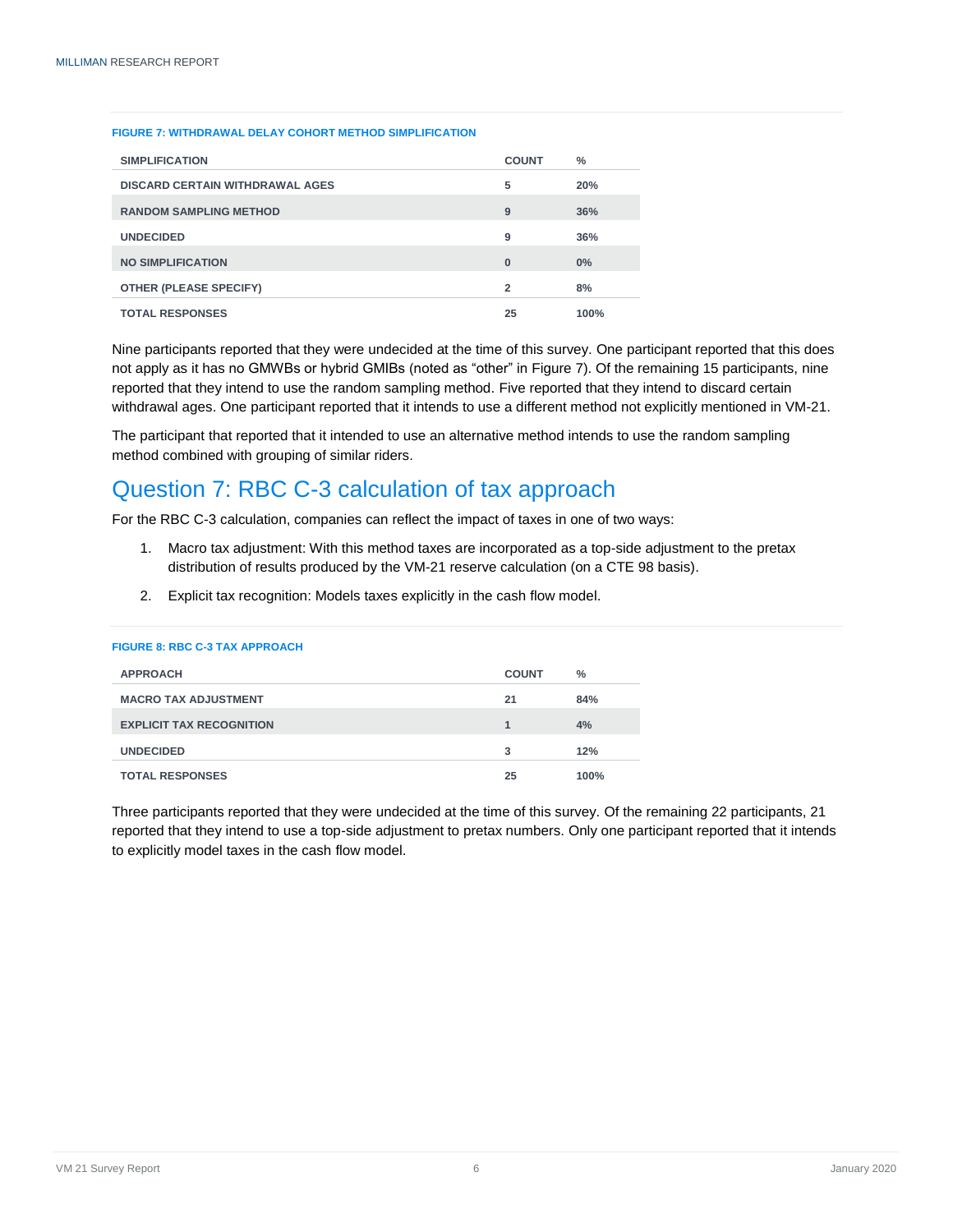### <span id="page-9-0"></span>Question 8: RBC C-3 charge smoothing

In calculating the RBC C-3 capital requirement, companies are permitted to use a smoothing method to minimize volatility in the capital requirement from period to period. We asked participants whether they intended to use smoothing for the RBC C-3 capital calculation.

#### **FIGURE 9: RBC C3 SMOOTHING**

| <b>APPROACH</b>        | <b>COUNT</b> | $\%$ |
|------------------------|--------------|------|
| Yes                    | 6            | 24%  |
| <b>No</b>              | 11           | 44%  |
| Undecided              | 8            | 32%  |
| <b>TOTAL RESPONSES</b> | 25           | 100% |

Eight participants reported that they were undecided at the time of this survey. Of the remaining 17 participants, 11 reported that they do not intended to use smoothing. Six participants reported that they do intend to use smoothing in the capital calculation.

### <span id="page-9-1"></span>Question 9: VM-21 phase-in

Companies are allowed to phase in to the new VM-21 requirements over a period of up to 36 months, or up to seven years with permission of the domiciliary commissioner. We asked participants whether they intend to use the phasein period, and for how long.

| <b>FIGURE 10: USE OF PHASE-IN</b>           |              |      |
|---------------------------------------------|--------------|------|
| <b>APPROACH</b>                             | <b>COUNT</b> | $\%$ |
| <b>PHASE-IN <math>\leq</math> 36 MONTHS</b> | 3            | 12%  |
| PHASE-IN > 36 MONTHS                        | $\bf{0}$     | 0%   |
| <b>IMMEDIATE ELECTION</b>                   | 18           | 72%  |
| <b>UNDECIDED</b>                            | 4            | 16%  |
| <b>TOTAL RESPONSES</b>                      | 25           | 100% |

Four participants reported that they were undecided at the time of this survey. Of the remaining 22 participants, 18 reported that they intended to move to the new requirements immediately upon the effective date. Three participants reported that they intended to use the allowable 36-month phase-in period. No participants reported that they intend to request longer than a 36-month phase-in period.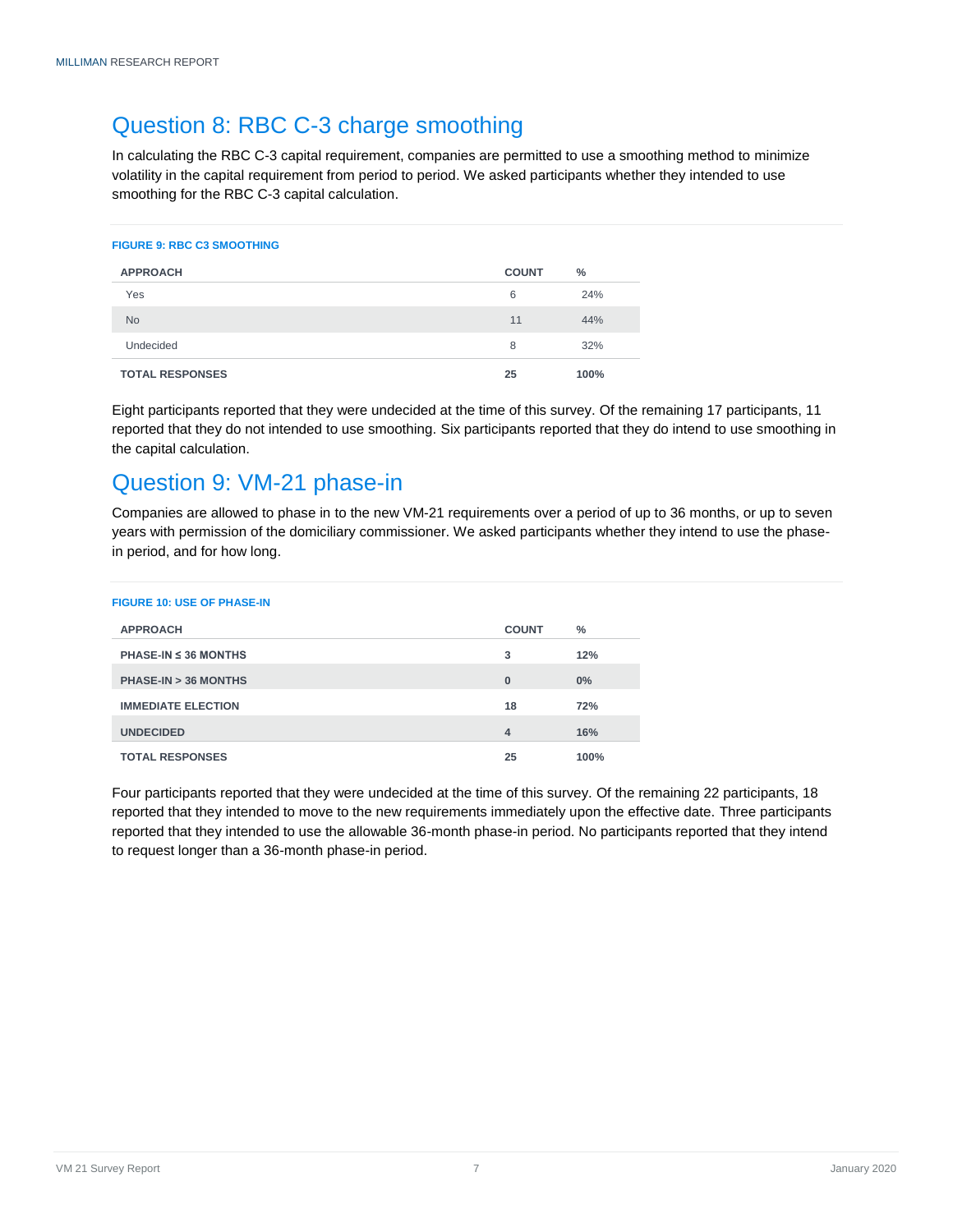### <span id="page-10-0"></span>Question 10: Allocation of aggregate reserve to contract level

The requirements dictate that the aggregate reserve in excess of the cash surrender value be allocated to the contract level. The method used is at the discretion of the company. However, the method must use a risk-adjusted measure reflecting the risk of the product relative to the cash surrender value. The measure of risk must account for risk-mitigation programs, including hedge programs and reinsurance. We asked participants an open-ended question regarding the risk measure they intend to use to allocate aggregate reserves to the contract level.

Twenty participants reported that they were undecided at the time of this survey. Of the remaining five, all reported different risk-adjusted methods:

- 1. Allocate according to a combination of moneyness and guarantee value
- 2. Allocate aggregate reserves based on Financial Accounting Standard (FAS) 133 claims
- 3. Allocate based on the greater of the fund value and benefit base
- 4. Allocate according to the GPVAD
- 5. Allocate following VM-21 guidance on calculating the aggregation benefit

### <span id="page-10-1"></span>Question 11: Compliance demonstration for modeled investment strategy

Under VM-21, the modeled investment strategy and any non-prescribed asset spreads shall be adjusted as necessary such that the aggregate reserve produced is not less than that which would be generated by substituting an alternative strategy consisting of 50% A-rated and 50% AA-rated, non-callable corporate bonds. We asked participants how they plan to demonstrate compliance with this requirement.

| <b>APPROACH</b>                                                                                                                                                          | <b>COUNT</b> | ℅    |
|--------------------------------------------------------------------------------------------------------------------------------------------------------------------------|--------------|------|
|                                                                                                                                                                          |              |      |
| Use a 50% AA/50% A reinvestment strategy as the baseline strategy.                                                                                                       | 10           | 40%  |
| Full rerun using the 50% AA/50% A reinvestment strategy in place of the<br>company's baseline reinvestment strategy.                                                     | 5            | 20%  |
| Compare the initial and ultimate net spreads in the baseline reinvestment<br>strategy to the initial and ultimate spreads for the 50% AA/50% A<br>reinvestment strategy. | 2            | 8%   |
| Undecided                                                                                                                                                                | 6            | 24%  |
| Other (Please Specify)                                                                                                                                                   | 2            | 8%   |
| <b>TOTAL RESPONSES</b>                                                                                                                                                   | 25           | 100% |

#### **FIGURE 11: INVESTMENT STRATEGY COMPLIANCE DEMONSTRATION**

Six participants reported that they were undecided at the time of this survey. Of the remaining 21 participants, 10 reported that they intended to align the calculated reserve with the floor by using 50%/50% A and AA reinvestment strategy as the baseline reinvestment strategy. Five participants reported that they intend to perform a full rerun with 50%/50% A and AA in place of the baseline reinvestment strategy. Two participants reported that they intend to compare initial and ultimate spreads in the baseline reinvestment strategy to initial and ultimate spreads for the 50%/50% A and AA reinvestment strategy. Two participants reported that they intend to use a different methodology.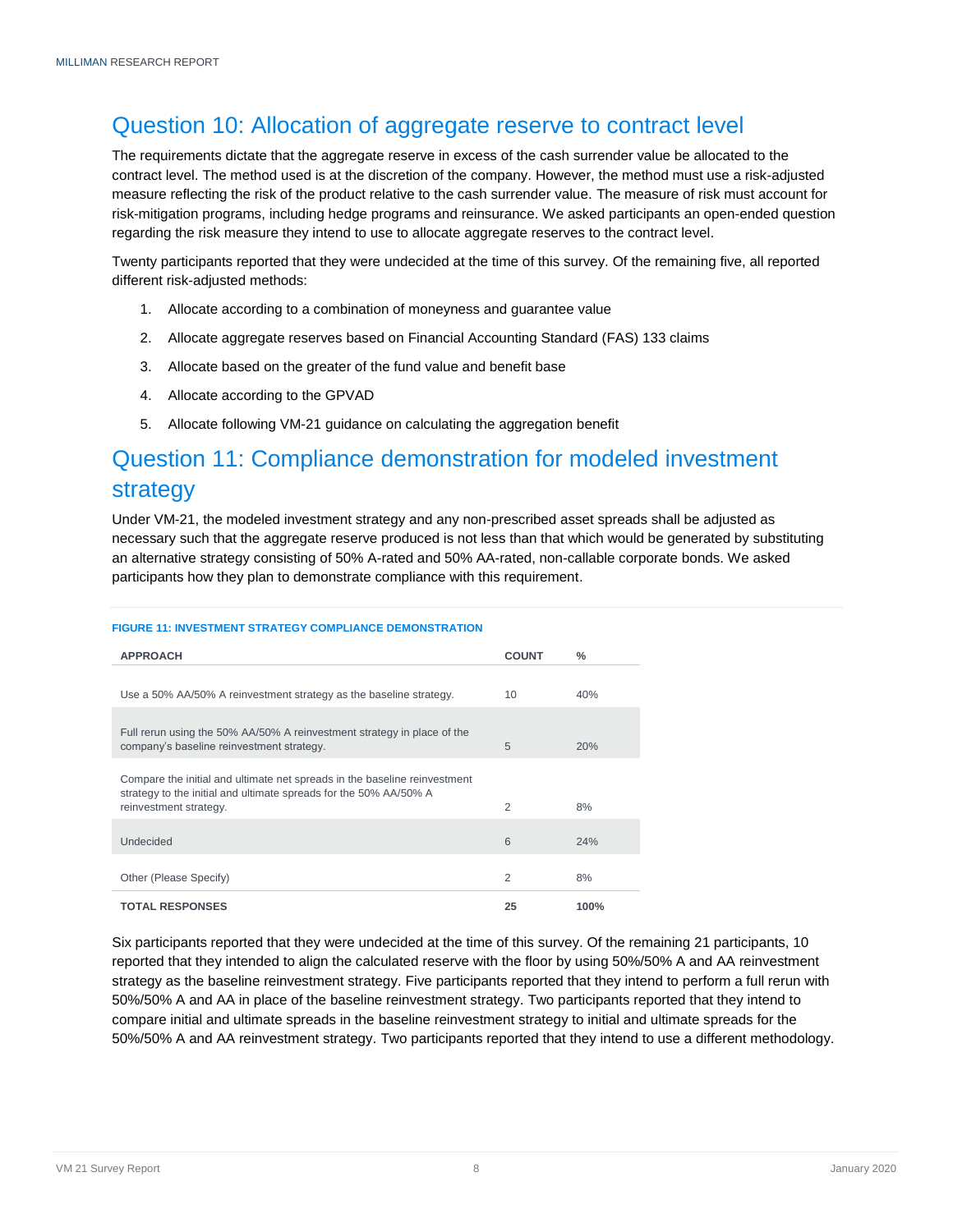<span id="page-11-2"></span>Of the two that reported they intend to use a different strategy, one reported that it intended to use a 100% AA reinvestment strategy as the baseline reinvestment strategy. The other participant reported that it intended to perform a single run with a reinvestment strategy producing lower spreads, then annually rerun both strategies as of the same date to validate the approach.

Note that recent industry discussions indicate that regulators are leaning toward requiring that companies perform both the alternative reinvestment strategy and the company baseline strategy.

### <span id="page-11-0"></span>Question 12: Adoption of SSAP 108 for interest rate hedges

Under the VM-21 framework, companies are permitted to reflect a deferred asset or liability for fair value fluctuations in interest rate hedges under SSAP 108. We asked participants if they intend to adopt this practice.

#### **FIGURE 12: ADOPTION OF SSAP 108**

| <b>APPROACH</b>        | <b>COUNT</b> | $\%$ |
|------------------------|--------------|------|
| Yes                    | 6            | 24%  |
| <b>No</b>              | 11           | 44%  |
| Undecided              | 8            | 32%  |
| <b>TOTAL RESPONSES</b> | 25           | 100% |

Eight participants reported that they were undecided at the time of this survey. Of the remaining 17 participants, 11 reported that they do not intend to adopt SSAP 108 treatment for interest rate hedges. Six participants reported that they do intend to adopt SSAP 108 treatment.

#### <span id="page-11-1"></span>Question 13: VM-21 preparedness

We asked survey participants to rank their preparedness to implement VM-21 on a scale of 1 (least prepared) to10 (most prepared). Below is a summary of the responses:

| <b>RANK*</b>           | <b>COUNT</b>   | $\%$ |
|------------------------|----------------|------|
| 10                     | 1              | 4%   |
| 9                      | 3              | 12%  |
| 8                      | 1              | 4%   |
| $\overline{7}$         | $\overline{7}$ | 28%  |
| 6                      | 3              | 12%  |
| 5                      | $\overline{4}$ | 16%  |
| $\overline{4}$         | $\overline{2}$ | 8%   |
| 3                      | $\overline{2}$ | 8%   |
| $\overline{2}$         | 1              | 4%   |
| $\overline{1}$         | $\overline{1}$ | 4%   |
| <b>TOTAL RESPONSES</b> | 25             | 100% |

#### **FIGURE 13: PREPAREDNESS FOR VM-21**

\* Some participants elected half ranks between the integers of 1 to 10. These were rounded up for the purposes of this table.

Over half of the participants rated themselves from 5 to 7. The remaining participants were split roughly in half below 5 and above 7, with slightly more in the below-5 range. The overall average level of preparedness was 5.9.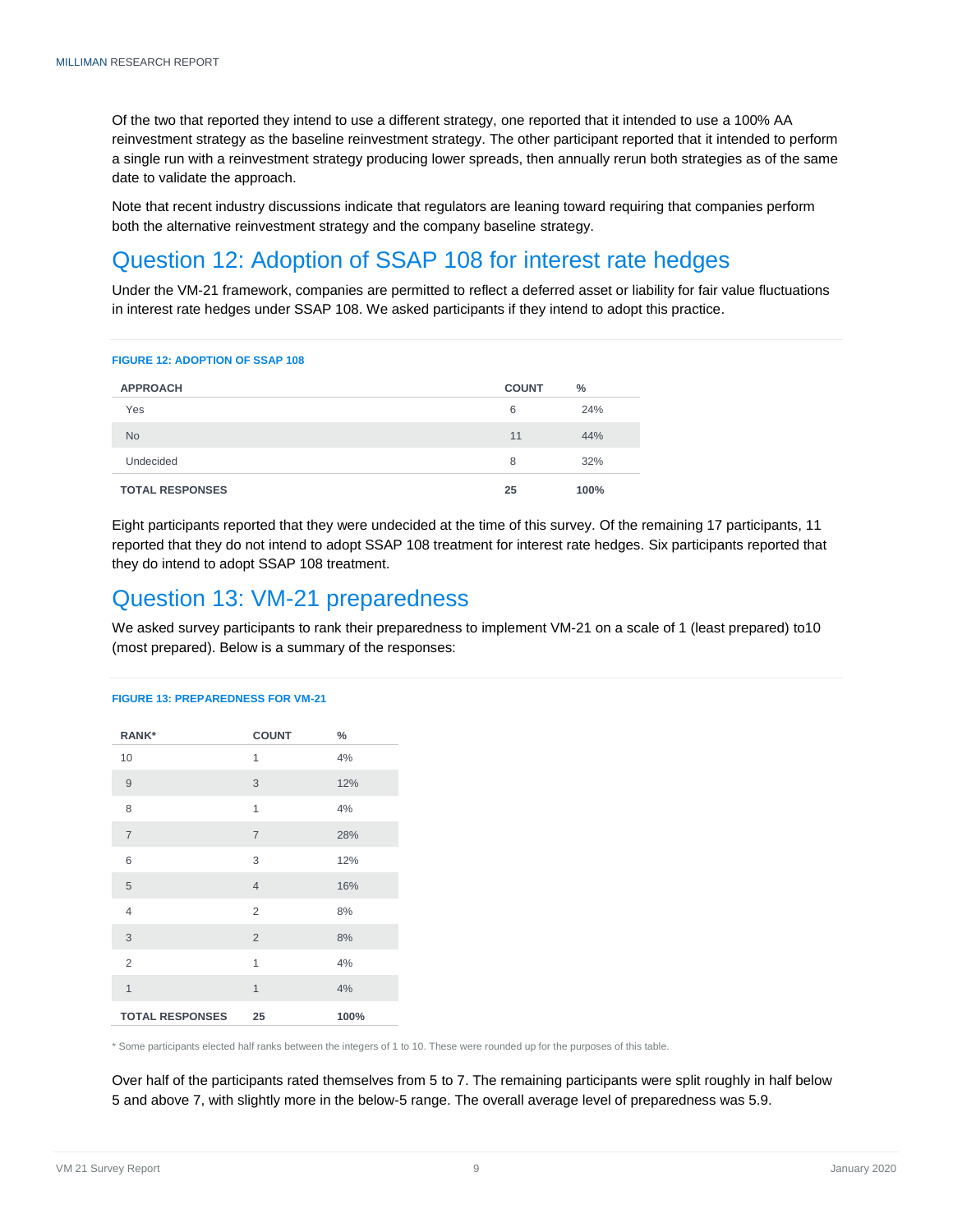### Question 14: VM-21 implementation challenges

We asked participants the open-ended question of what they view as the biggest challenges to implementation. While the responses were generally diverse, some concerns were more prevalent.

- 1. Of the participants, 40% explicitly cited concern surrounding the implementation of the WDCM.
	- a. Of those, 16% explicitly cited run time as the primary or secondary concern of the WDCM.
- 2. Of the participants, 36% cited concern regarding the deviation from the standard in New York.
- 3. Of the participants, 24% cited concern surrounding resource constraints.

Other key issues cited included:

- 1. Additional analysis and disclosures required.
- 2. Implementing prescribed assumptions for Standard Projection Amount.
- 3. Some companies are in the midst of software conversions and/or have concerns about receiving VM-21 compliant models from software vendors.
- 4. Overlap of implementation with VM-20.
- 5. Developing a risk-adjusted measure to allocate excess reserves to contract level.